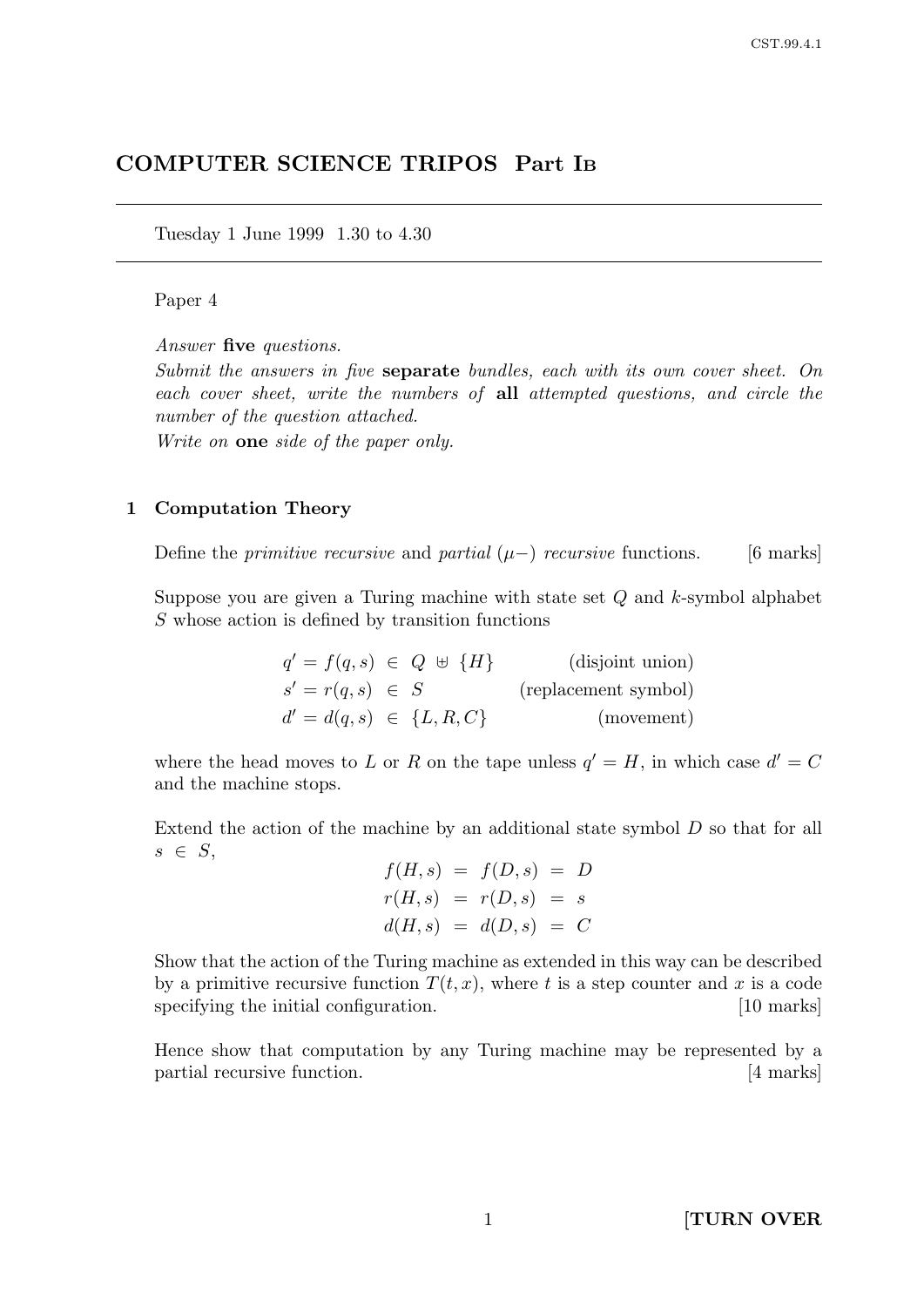## 2 Concurrent Systems

Assume that on a power fail the entire contents of main memory are lost. Discuss the various problems that can be caused and how they might be solved in

either a centralised transaction processing system

or a remote procedure call protocol

[20 marks]

## 3 Further Java

Describe the facilities in Java for restricting concurrent access to critical regions. Explain how shared data can be protected through the use of objects. [8 marks]

The built-in facilities for restricting concurrency in Java allow only one thread at a time to be executing within the critical region. A different approach is to distinguish shared and exclusive access to a critical region: any number of readers may share access at the same time, but only one writer may acquire exclusive access (excluding any readers while it does so).

Specify a MultiSync class in Java with methods to acquire and release both read and write access, and sketch its implementation. [6 marks]

Derive a MultiBuffer class that extends MultiSync with methods to store and read a data field, ensuring that any locks are released when a waiting thread is interrupted. Your example may use a simple data field such as an integer but you should explain why such an elaborate scheme of concurrency control is unnecessary in this case. [6 marks]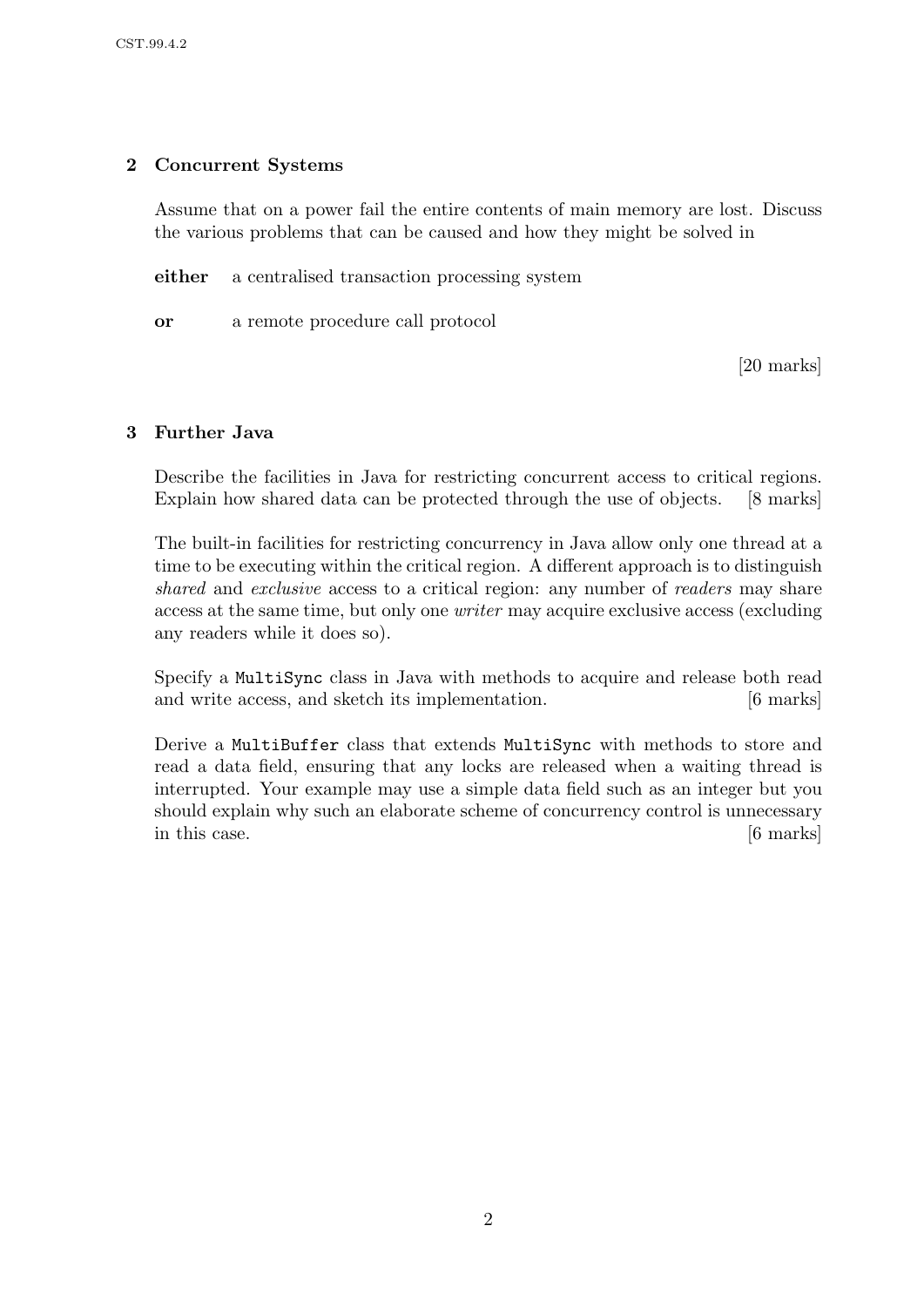### 4 Compiler Construction

It is commonly suggested that Algol-60 call-by-name can be modelled by passing a function as a call-by-value parameter. Show how a program containing a definition

int f(int x:name) { ... x ... x ... }

of f (where x occurs only in Rvalue context) and a call  $f(e)$  to f can be replaced by an equivalent definition and call using only call-by-value. [6 marks]

Most such explanations assume that the uses of x within f occur only in Rvalue context. However, Algol-60 also permits the equivalent of

```
int g(int x:name) { if (p) { ... x := x+1; x := -x; ... }
                        return x;
                  }
```
and calls like  $g(a[k()])$  which, when p is true, would have the effect of calling k() five times and consequent access to five (possibly different) subscripts of array a[]. Develop your explanation for the first part of this question to cover also the case of a call-by-name parameter being used in both Lvalue and Rvalue contexts. [Hint: note that when p is false then the actual parameter to g need not be an Lvalue, so you may need two parameterless procedure arguments ("thunks").

[8 marks]

Using the previous part or otherwise, give a translation of a definition and call  $h(e)$ using call-by-value-result (Ada in out mode) with no uses of the address-of  $(\&)$ operator other than those involved in call-by-name. Your explanation is allowed to deviate from call-by-value-result by allowing side-effects in e to take place twice. [6 marks]

#### 5 Data Structures and Algorithms

Outline the mechanism used in the Burrows–Wheeler block compression algorithm, illustrating your description by applying it to the string ALFALFA. [14 marks]

Briefly discuss the advantages and disadvantages of the Burrows–Wheeler algorithm compared with other commonly used compression methods. [6 marks]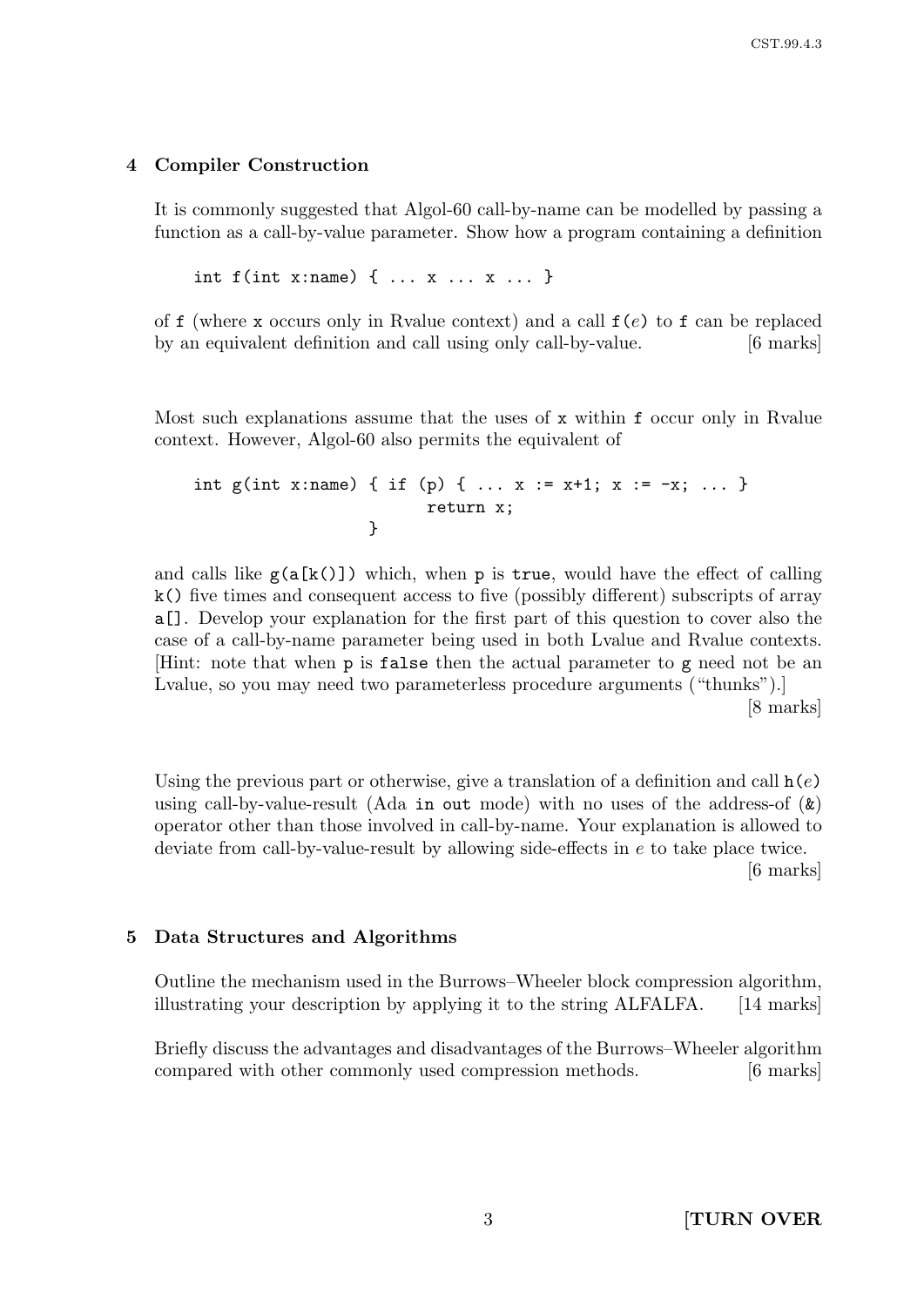## 6 Computer Design

A modern processor's memory is constructed from a hierarchy of memories. Explain what the levels of the hierarchy are. [5 marks]

Why do modern processors have several registers rather than an accumulator plus one or two index registers? [5 marks]

Hand compile the following pseudo-code for both a register machine and an accumulator machine of your choice. You may invent an instruction set. Make the semantics of the code clear via comments.

```
a=0;
b=1;
for(i=0; i<5; i++) {
    a=a+b;
    b=a-b;}
```
[10 marks]

## 7 Operating System Functions

The following are three ways which a file system may use to determine which disk blocks make up a given file.

- (a) chaining in a map
- (b) tables of pointers
- $(c)$  extent lists

Briefly describe how each scheme works. [3 marks each]

Describe the benefits and drawbacks of using scheme  $(c)$ . [6 marks]

You are part of a team designing a distributed filing system which replicates files for performance and fault-tolerance reasons. It is required that rights to a given file can be revoked within T milliseconds  $(T \geq 0)$ . Describe how you would achieve this, commenting on how the value of  $T$  would influence your decision. [5 marks]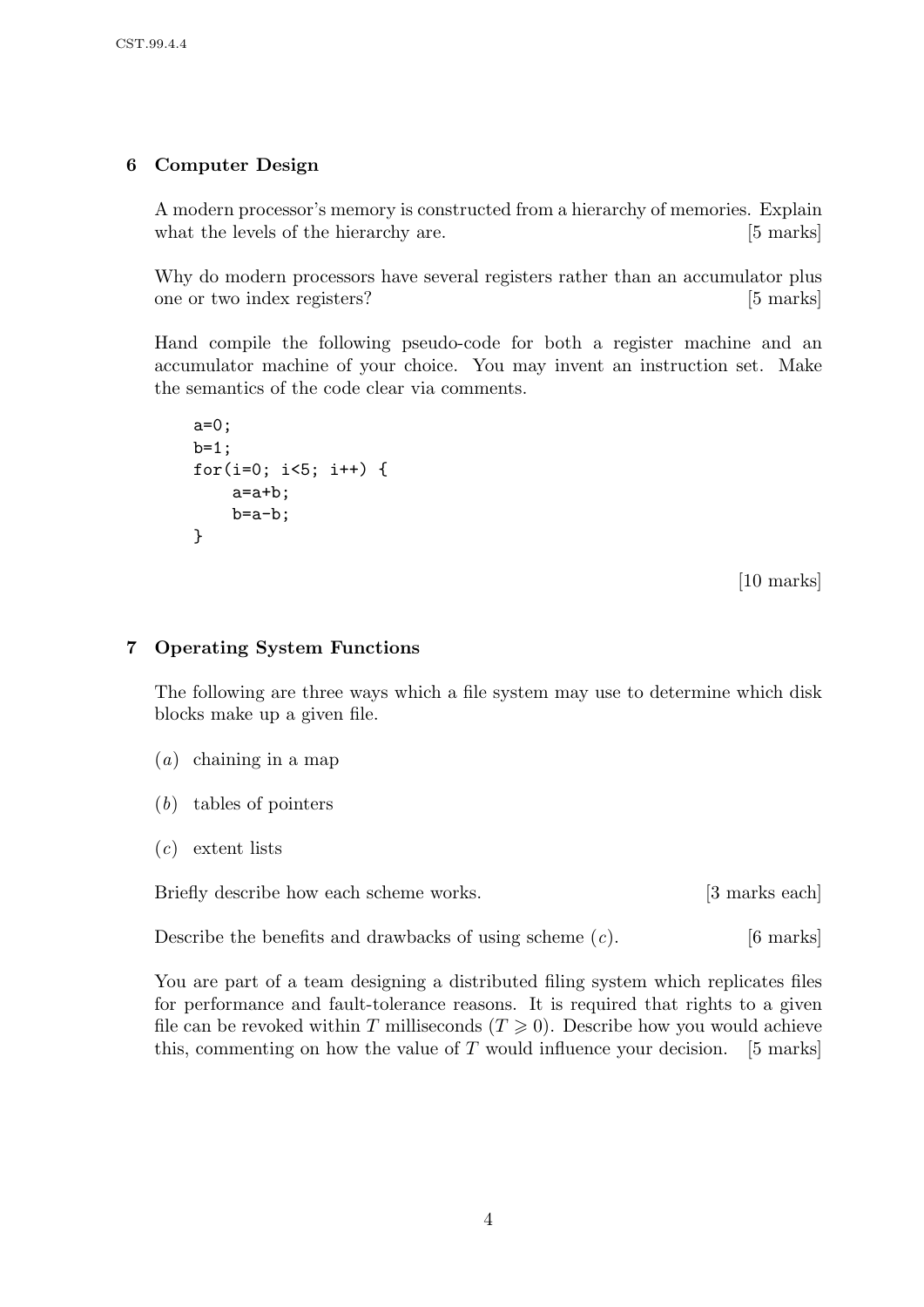### 8 Continuous Mathematics

Suppose we need to solve a linear second-order differential equation with constant coefficients  $A$  and  $B$  in which the combined derivatives of the solution we seek,  $f(x)$ , are only known to be related to another function,  $g(x)$ :

$$
A\frac{d^2f(x)}{dx^2} + B\frac{df(x)}{dx} = g(x)
$$

We know the function  $g(x)$ , and we can compute its Fourier Transform  $G(\mu)$ .

How can we use the properties of the Fourier Transform and its inverse in order to compute the solution  $f(x)$  of this differential equation? Provide an expression for  $F(\mu)$ , the Fourier Transform of  $f(x)$ , in terms of  $G(\mu)$ , frequency variable  $\mu$ , and the coefficients in the differential equation. [8 marks]

What final step is now required in order to compute the actual solution  $f(x)$  of the differential equation, given your expression for  $F(\mu)$ ? [2 marks]

In numerical computing, differential operators must always be represented by finite differences. Assume that a function has been sampled at uniform, closely spaced, intervals. How many consecutive sample points are necessary in order to compute the  $N^{th}$  derivative of the function at some point? [2 marks]

To compute the third derivative in a local region of a function, what set of weights would you use to multiply consecutive samples of the function? [3 marks]

What is the principal computational advantage of using orthogonal functions, over non-orthogonal ones, when representing a set of data as a linear combination of a universal set of basis functions? [2 marks]

If  $\Psi_k(x)$  belongs to a set of orthonormal basis functions, and  $f(x)$  is a function or a set of data that we wish to represent in terms of these basis functions, what is the basic computational operation we need to perform involving  $\Psi_k(x)$  and  $f(x)$ ? [3 marks]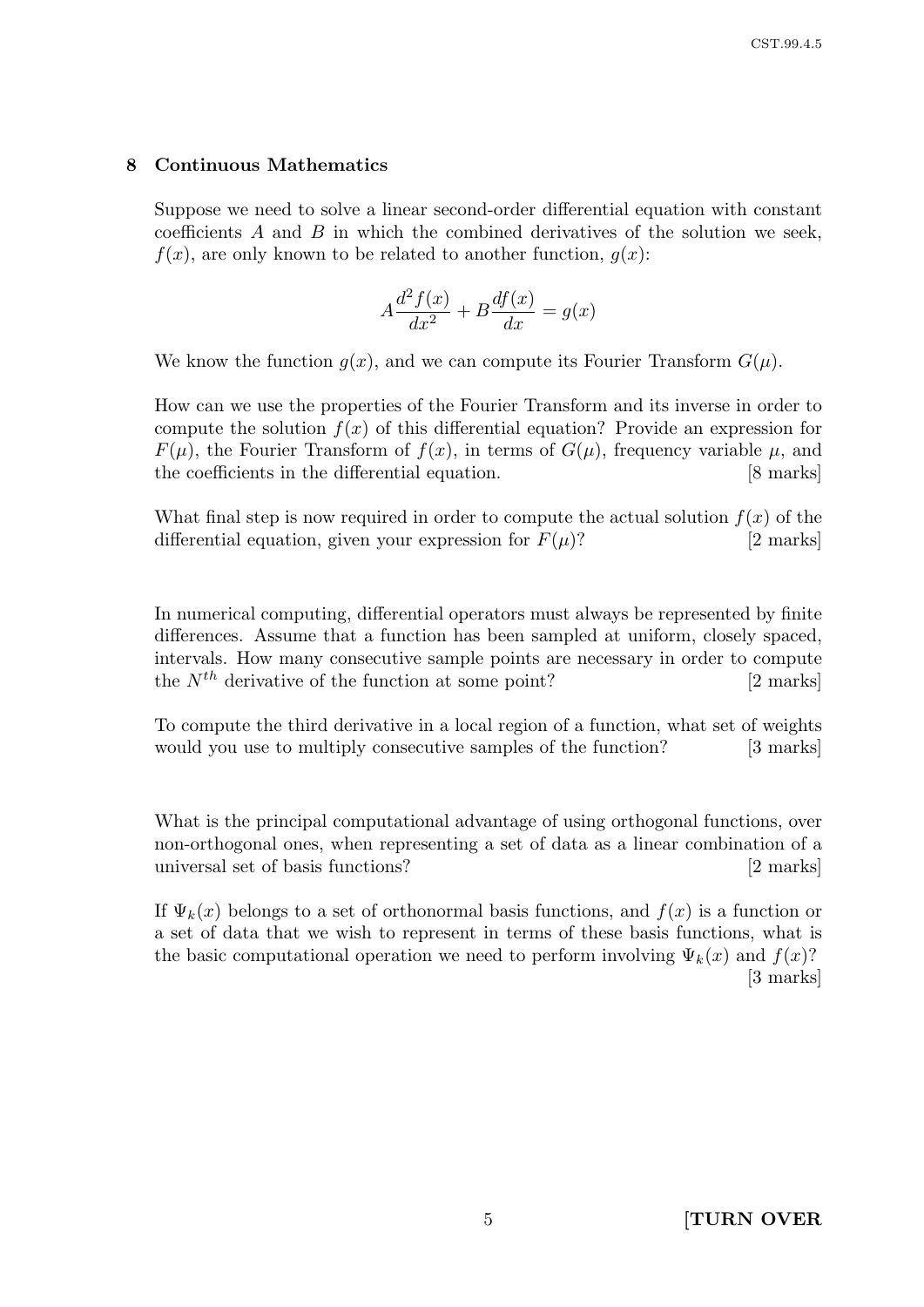### 9 Numerical Analysis I

The mid-point rule can be expressed in the form

$$
I_n = \int_{n - \frac{1}{2}}^{n + \frac{1}{2}} f(x) dx = f(n) + e_n
$$

where

$$
e_n = f''(\theta_n)/24
$$

for some  $\theta_n$  in the interval  $(n-\frac{1}{2})$  $\frac{1}{2}, n + \frac{1}{2}$  $\frac{1}{2}$ ). Assuming that a formula for  $\int f(x)dx$  is known, and using the notation

$$
S_{p,q} = \sum_{n=p}^{q} f(n),
$$

describe a method for estimating the sum of a slowly convergent series  $S_{1,\infty}$ , by summing only the first N terms and estimating the remainder by integration.

[6 marks]

Assuming that  $f''(x)$  is a positive decreasing function, derive an estimate of the error  $|E_N|$  in the method. [5 marks]

Given

$$
\int \frac{dx}{x(x+2)} = -\frac{1}{2}\log_e(1+\frac{2}{x})
$$

illustrate the method by applying it to

$$
\sum_{n=1}^{\infty} \frac{1}{n(n+2)}.
$$

Verify that  $f''(x)$  is positive decreasing for large x, and estimate the integral remainder to be added to  $S_{1,N}$ . [You may assume  $\log_e(1+\lambda) \simeq \lambda$  for  $\lambda$  small.] [6 marks]

To 2 significant digits, how large should  $N$  be to achieve an absolute error of approximately  $1.8 \times 10^{-11}$ ? [3 marks]